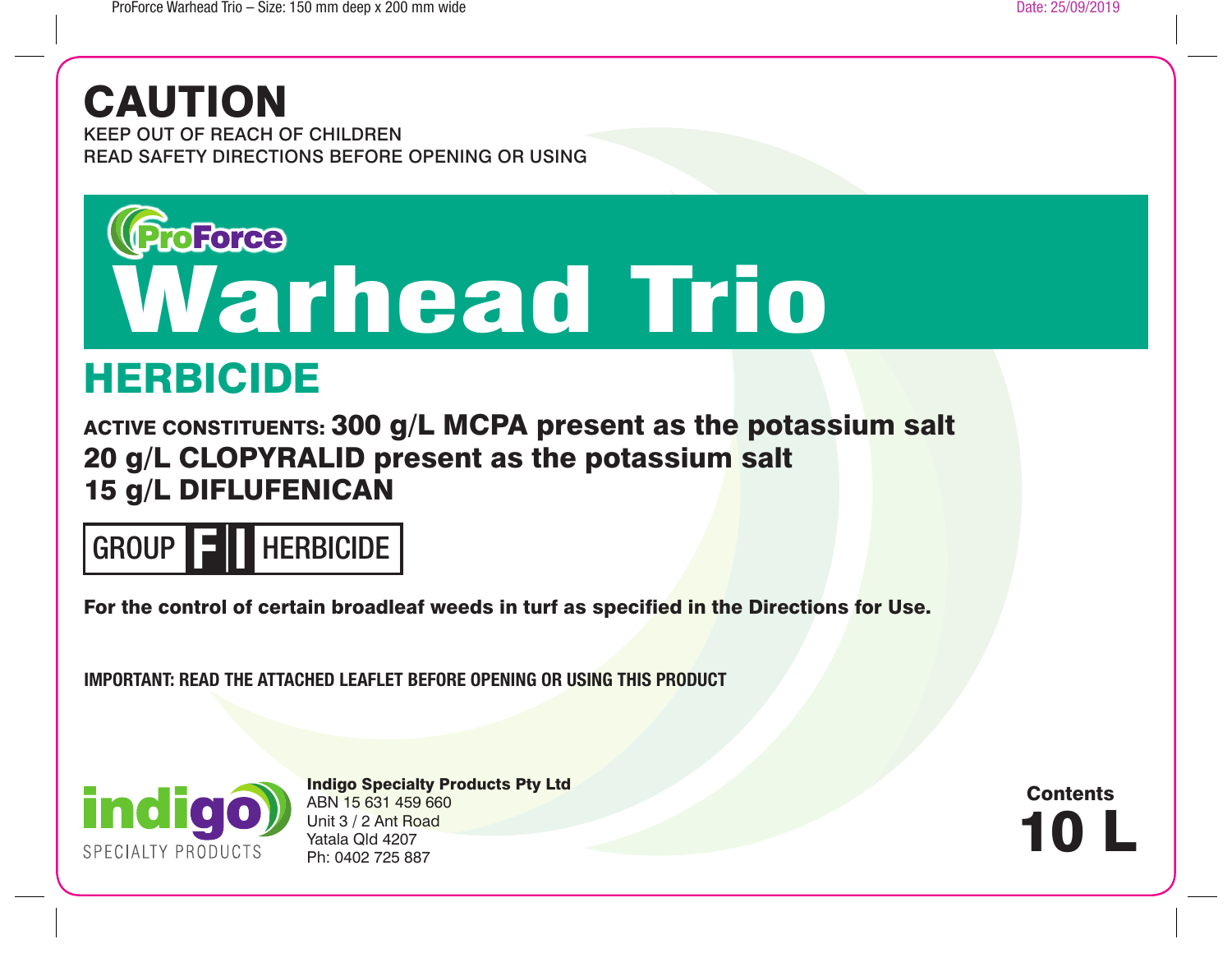## HERBICIDE <sup>ருக</sup>ை<br>Warhead Trio

#### **STORAGE AND DISPOSAL**

Store in the closed, original container in a dry, cool, well-ventilated area out of direct sunlight. Triple rinse containers before disposal. Add rinsings to the spray tank. Do not dispose of undiluted chemicals on-site. If recycling, replace cap and return clean containers to recycler or designated collection point. If not recycling, break, crush or puncture and deliver empty packaging to an approved waste management facility. If an approved waste management facility is not available bury the empty packaging 500 mm below the surface in a disposal pit specifically marked and set up for this purpose clear of waterways, desirable vegetation and tree roots, in compliance with relevant Local, State or Territory government regulation. Do not burn empty containers or product.

### **SAFETY DIRECTIONS**

Harmful if swallowed. Will damage eyes. Will irritate skin. Avoid contact with eyes and skin. If product in eyes, wash it out immediately with water. Wash hands after use. When opening the container, preparing the spray and using the prepared spray wear cotton overalls buttoned to the neck and wrist, washable hat, elbow-length PVC gloves and goggles. After each day's use wash gloves, goggles and contaminated clothing.

#### **FIRST AID**

If poisoning occurs, contact a doctor or Poisons Information Centre. Phone Australia 131126, New Zealand 0800 764 766.

#### **SDS**

Additional information is listed in the material safety data sheet (SDS). A safety data sheet for ProForce WARHEAD TRIO Herbicide is available from Indigo Specialty Products Pty Ltd on request.

#### **NOTICE TO BUYER:**

Seller warrants that the product conforms to its chemical description and is reasonably fit for the purposes stated on the label when used in accordance with directions under normal conditions of use. No warranty (other than non-excludable statutory warranties) of merchantability or fitness for a particular purpose, express or implied, extends to the use of product contrary to label instructions, or under off-label permits not endorsed by Indigo Specialty Products Pty Ltd or under abnormal conditions. Indigo Specialty Products Pty Ltd accepts no liability for any loss or damage arising from incorrect storage, handling or use.





**10L**

Batch No.

Date of Manufacture

APVMA Approval No.: 70225 /121709

IN A TRANSPORT **EMERGENCY**